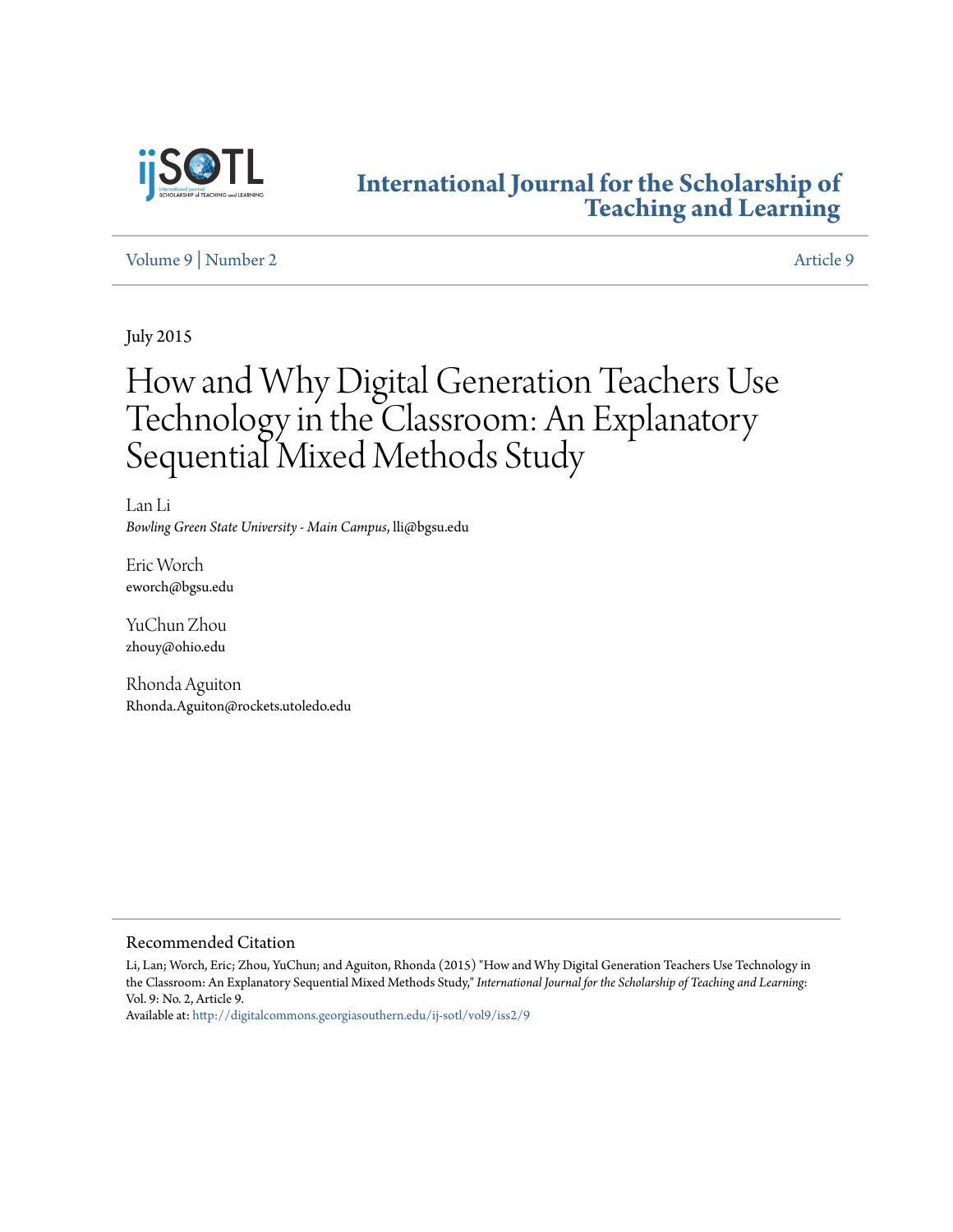## How and Why Digital Generation Teachers Use Technology in the Classroom: An Explanatory Sequential Mixed Methods Study

## **Abstract**

While teachers' conservative attitude toward technology has been identified as a barrier to effective technology integration in classrooms, it is often optimistically assumed that this issue will resolve when the digital generation enters the teaching profession (Morris, 2012). Using a mixed methodology approach, this study aimed to examine the current technology usage of digital generation student teachers and the impact of possible internal and external barriers (such as self-efficacy, risk taking, and technology access and support) on their use of technology. Seventy-one student teachers first responded to an online survey regarding their technology use in classrooms. Afterwards, six participants were purposefully selected, based on their survey responses, to participate in follow-up interviews about their attitudes toward technology and challenges of integrating technology to teaching. Findings of the study suggested that digital generation student teachers' use of technology in the classroom was significantly correlated with their self-efficacy, perceived computer skills, and technology access and support. However, the participants' perceived level of risk taking was not related to their use of technology in the classroom. Findings of the study suggest that digital native student teachers have not necessarily become more comfortable keeping pace with the fast rate of change in technology. Implications of findings are discussed.

### **Keywords**

Digital Generation, Student Teachers, Classroom Technology Integration, Internal and External Barriers

#### **Cover Page Footnote**

The authors acknowledge the Research Development Council of the College of Education and Human Development at Bowling Green State University for providing funding and support for this research.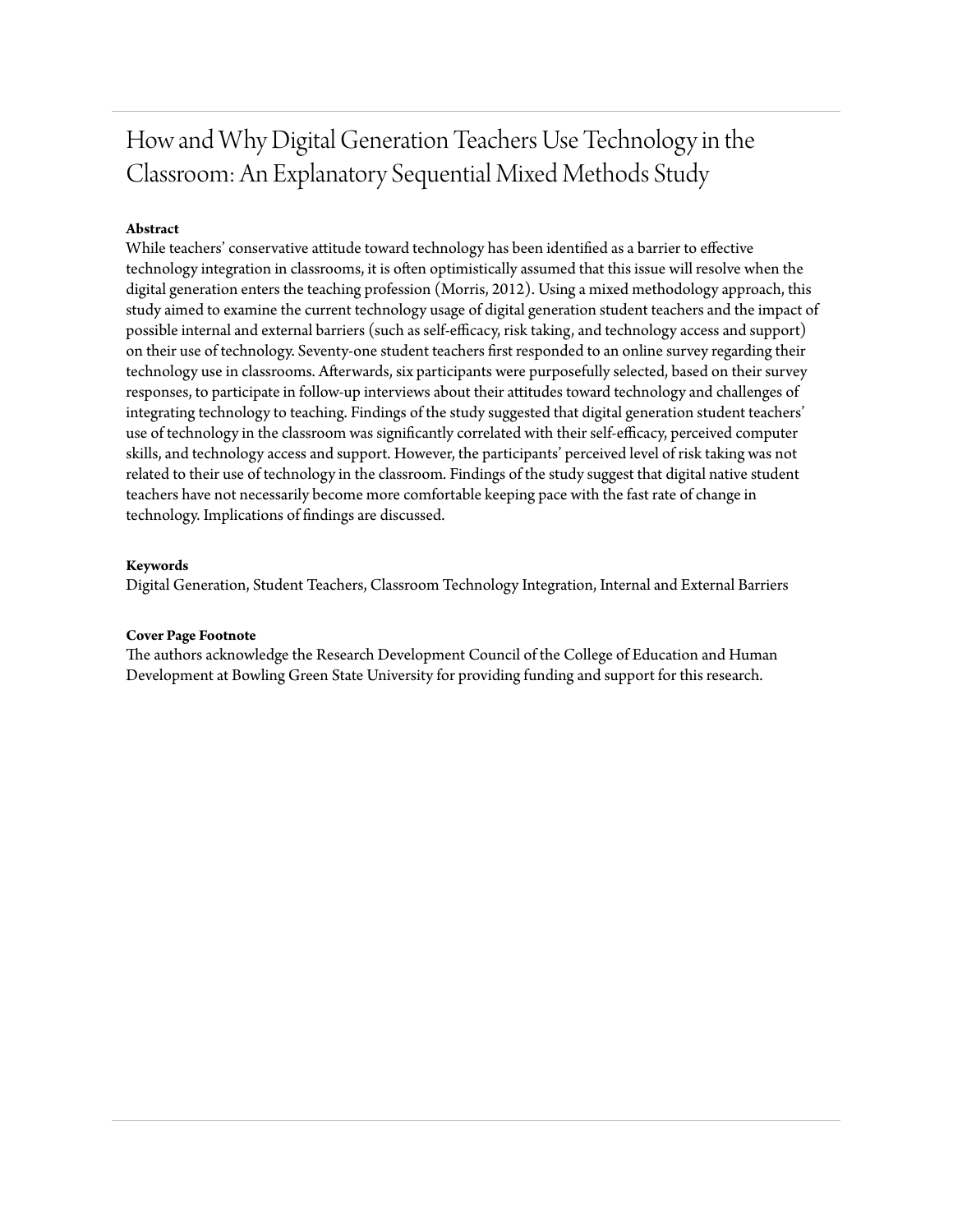## **How and Why Digital Generation Teachers Use Technology in the Classroom: An Explanatory Sequential Mixed Methods Study**

Lan Li, Eric Worch, YuChun Zhou, and Rhonda Aguiton

*College of Education and Human Development, Bowling Green State University, Bowling Green, Ohio 43403, USA* (Recieved: 18 Feburary 2015; accepted: 22 May 2015)

While teachers' conservative attitude toward technology has been identified as a barrier to effective technology integration in classrooms, it is often optimistically assumed that this issue will resolve when the digital generation enters the teaching profession (Morris, 2012). Using a mixed methodology approach, this study aimed to examine the current technology usage of digital generation student teachers and the impact of possible internal and external barriers (such as self-efficacy, risk taking, and technology access and support) on their use of technology. Seventy-one student teachers first responded to an online survey regarding their technology use in classrooms. Afterwards, six participants were purposefully selected, based on their survey responses, to participate in follow-up interviews about their attitudes toward technology and challenges of integrating technology to teaching. Findings of the study suggested that digital generation student teachers' use of technology in the classroom was significantly correlated with their self-efficacy, perceived computer skills, and technology access and support. However, the participants' perceived level of risk taking was not related to their use of technology in the classroom. Findings of the study suggest that digital native student teachers have not necessarily become more comfortable keeping pace with the fast rate of change in technology. Implications of findings are discussed.

#### **INTRODUCTION**

Rapidly evolving technology has not only fundamentally changed the way in which we live, work and communicate, but also revolutionized the education system. A wealth of studies investigating ways of harnessing technology to transform teaching and learning suggest that technology, when used appropriately, offers great promises to facilitate teaching, engage students and increase students learning achievement (e.g. Mann, Shakeshaft, Becker, & Kottkamp, 1999; Funkhouser, 2002-2003; Salpeter, 1999). Technology access in classrooms has been steadily growing in the last two decades and education is experiencing an increase in classroom technology demands (Martin, 2011).

Despite great potentials and increasing accessibility of technology in schools, teachers are usually portrayed as reluctant and skeptical technology users (e.g. Carlson & Gadio, 2002; Ertmer & Hruskocy, 1999; Eteokleous, 2008). Studies suggest relatively few teachers are willing to fully exploit technology within their classrooms (e.g. Marcinkiewicz, 1993; Wang, Ertmer, & Newby, 2004) and effective technology integration in classrooms is still remarkably low (Cuban, 2001; Cuban, Kirkpatrick, & Peck, 2001). Further, Lei (2009) reviewed the historical role of teachers in relation to technology and described it as "has not been very positive" (p. 88). Teachers' hesitancy around technology has become a prominent issue in education as the responsibility for effective technology integration inevitably falls upon individual teachers.

While teachers' conservative attitude toward technology has been identified as one of the top barriers in classroom technology integration, it is often assumed that this issue will mitigate when the digital natives enter the teaching profession (Morris, 2012). Digital natives, characterized by Prensky (2001), are individuals who grow up in the digital world with digital technology as an integral part of their lives. Palfrey and Gasser (2008) further define digital natives as those born after 1980 who have access to technology, possess technology skills, and feel comfortable using technology. Most of the existing literature has sketched a quite promising and excit-

ing picture of digital natives (Lie, 2009). They are often described as the "millennial generation" (p. 421) that is socially connected, digitally literate, shows strengths in multitasking and collaboration, and values immediacy (McMahon & Pospisil, 2005). They are believed to live in a ubiquitous digital environment and are the truly native speakers of the digital language (Prensky, 2001). According to Winn (cited in Oppenheimer, 1997, p. 14), digital natives have a digital mindset with which they "think differently from the rest of us. They develop hypertext minds. They leap around. It's as though their cognitive structures were parallel, not sequential." Based on the above unique traits of digital natives, some researchers and educators posit that technology integration would cease being a problem when digital native teachers establish their curriculums and classroom practices (Carr, 2010).

Since digital natives have now entered the teaching forefront, is technology integration in classrooms no longer a problem as previously assumed? Unfortunately, a recent survey (The Richard W. Riley College of Education and Leadership at Walden University, 2010) revealed that although early career digital native teachers may be proficient users of technology in their personal sphere, they are NOT more likely to adopt technology in teaching compared to veteran teachers. This seemingly surprising finding is in agreement with a list of other studies, which suggest that new career teachers' technology skills are evidently improved (Polly, Mims, Shepherd, & Inan, 2010), yet enhanced technology skills do not automatically transform and augment curriculum (Wang, 2002; Zhao & Bryant, 2005).

Clearly, there is a gap between digital native teachers' technology skills and effective classroom technology integration. What barriers are preventing teachers from effectively integrating technology in curriculum? According to Ertmer (1999), there are two types of technology barriers that may affect teachers' technology use: external and internal. External barriers encompass a range of topics mainly concerning institutional factors such as inadequate technology access, time, training and support. Osika (2006) posits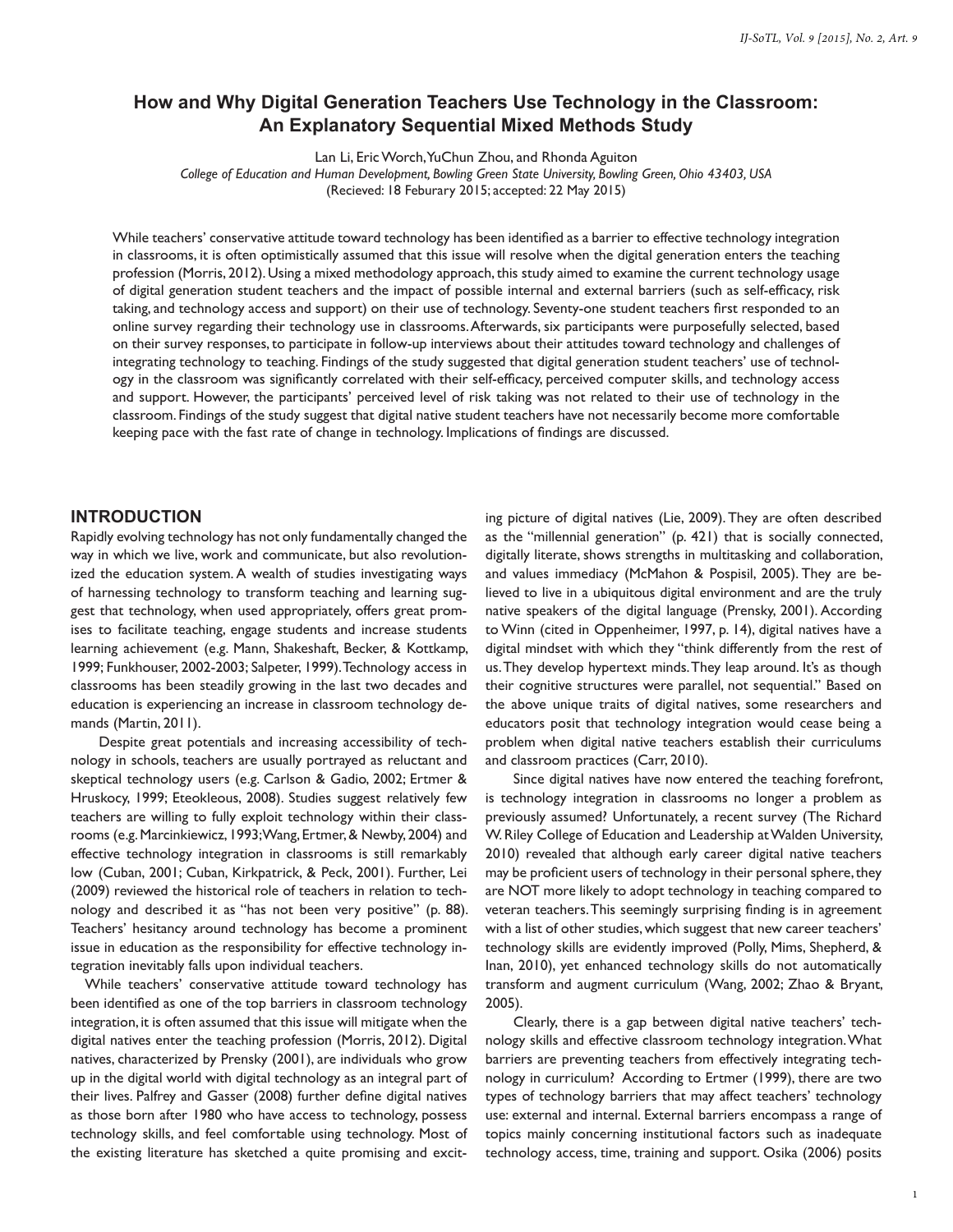that support from the entire institution is essential to successful technology integration in curriculum. Unfortunately, systematic support from some institutions has been limited and inconsistent (Ronnkvist, Dexter & Anderson, 1998). Internal barriers include variables such as teachers' underlying attitudes and beliefs towards technology. Ertmer (1999) ranks external barriers as "first hand order" and internal barriers as "second hand order", and further states that it will be difficult to integrate technology with first hand order barriers present. However, even with first hand order obstacles cleared, teachers still may not "automatically use technology to achieve meaningful outcomes advocated" (p. 51). There is mounting evidence suggesting teachers' beliefs and attitudes toward technology may greatly influence their effective technology implementation in the classroom (e.g. Albion, 1996; Marcinkiewicz, 1993; Oliver & Shapiro, 1993; Woodrow, 1992).

The purpose of this mixed methods study was to investigate digital native teachers' use of technology in classrooms. In the initial quantitative survey phase of this study, the researchers aimed to examine the relationships between the external barriers (technology access and support), internal barriers (attitudes and beliefs risk taking and self-efficacy) and technology use in digital native teachers' classrooms. The follow-up qualitative interview phase helped to explain the quantitative findings. The integration of survey results and interviews helps to build a deeper understanding of digital native teachers' use of technology in classrooms. Specifically, this study consisted of the following quantitative, qualitative, and mixed methods research questions.

#### **Quantitative Research Questions:**

1. Whether and to what extent does risk taking influence participants' use of technology in the classroom?

2. Whether and to what extent does self-efficacy influence participants' use of technology in the classroom?

3. Whether and to what extent does technology support and access influence participants' use of technology in the classroom?

After analyzing the quantitative data, the researchers found the need to explore the nonsignificant relationship between risk taking and use of technology as well as the significant relationship between external support and use of technology. Therefore, the researchers generated the following qualitative and mixed methods research questions:

## **Qualitative Research Questions:**

1. Why does risk taking not influence participants' use of technology in the classroom?

2. How does technology support and access influence participants' use of technology in the classroom?

## **Terminology**

**Risk Taking.** In the current study, risk taking refers to "teachers' emotional responses of comfort and anxiety when troubleshooting or risk-taking with new technology" (Hastings, 2009, p. 13). The possibility of facing failure prevents teachers from endeavoring with the implementation of new technology (Zhao & Bryant, 2005). Other forms of emotional discomfort that teachers experience with technology innovations are the fear of equipment failure, embarrassment and frustration (Means, 1994; Gahala, 2001) even though they are quite comfortable using it for personal use (Curtis, 2005).

**Self-efficacy.** Bandura (1997) defines self-efficacy as a person's belief in his or her capability to successfully accomplish a specific task. Mager (1992) suggests that self-efficacy can have an impact on one's motivation, behavior, perseverance and thought patterns, which in turn can affect their work performance. He further claims those with low self-efficacy may defer from taking risks. Studies suggest that teacher beliefs about the use of technology in teaching and best practices in classrooms are positively correlated (e.g. Albion, 1999).

## **METHODS Research Design**

This study employed the explanatory sequential mixed methods research design (QUANTITATIVE  $\rightarrow$  qualitative = explanation), which included an initial quantitative survey and the follow-up qualitative interview with the priority on the quantitative phase. The qualitative results helped explain the initial survey results and build better understanding of the significant and nonsignificant quantitative findings.

Mixed methods was defined as "a third methodological movement" following quantitative and qualitative methods (Teddlie & Tashakkori, 2009, p. 5). Mixed methods is both a method and methodology. As a method, it is an approach and techniques to collect, analyze, and mix qualitative and quantitative data. As a methodology, it involves the integration of qualitative and quantitative methods in many stages in the research process: from philosophical assumptions to data collection and analysis. The core rationale of using mixed methods is that the combined use of both qualitative and quantitative methods can provide a better understanding of research issues than a single method (Creswell & Plano Clark, 2012; Tashakkori & Teddlie, 1998).

The explanatory sequential design is one of the most common designs in mixed methods research. It consists of two distinct interactive phases: the initial quantitative phase and the follow-up qualitative phase. The explanatory design is usually used when researchers need qualitative data to explain quantitative significant or nonsignificant results; or when researchers want to form groups based on quantitative results and follow up with the groups through subsequent qualitative research (Creswell & Plano Clark, 2012; Morgan, 1998; Tashakkori & Teddlie, 1998). Accordingly, the explanatory design was best suited for this study because 1) the researchers wanted to further understand the survey results in depth through a follow-up interview, and 2) the researchers needed to purposefully select participants for the interview according to the initial quantitative results. The procedures of this study are demonstrated in Figure 1.

## **Participants and Sampling**

**Quantitative phase**. The precise group of teachers that possesses the characteristics of digital generation that was questioned in this study should be composed of novice teachers. As discussed earlier, Palfrey and Gasser (2008) defined digital generation as people who were born after 1980 and who have access to technology, possess technology skills, and feel comfortable using technology. Based on their definition, the target population in this study was young teachers in their early 20's and new to this profession. Therefore, this quantitative survey used a convenience sample, which consisted of 76 pre-service teachers at a mid-western US university who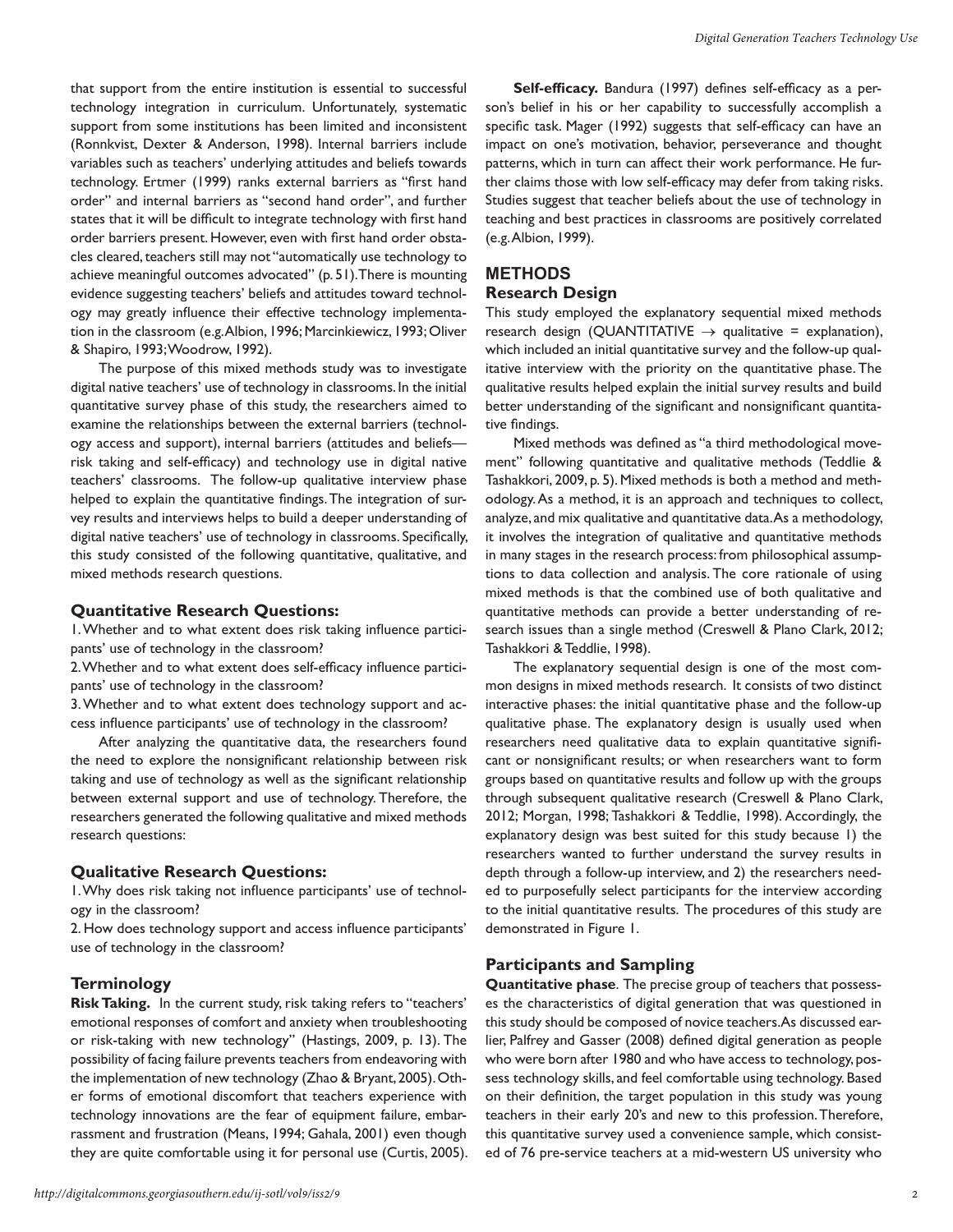

were student teaching. Ethnically, the majority of participants were Caucasians (93.4%, N=71). Females (67.1%, N=51) were more than males (32.9%, N=25). Most of the student teachers were between 22 and 24 years old (65.3%, N=49). Participants were teaching grades 7-12 in multiple and various subjects, including science (44.8%), math (34.3%), language arts (34.4%), social studies (32.8%), and world language (4.5%). An initial analysis of the data did not find significant differences among the student teachers from different subject areas, namely science teaching and other subjects teaching. Regardless of subject areas, student teachers were not different in their use of technology in classroom, technology skills, self-efficacy, risk taking, nor external support. In the survey, the participants were asked to indicate if they would be willing to participate in the follow-up interviews.

**Qualitative phase**. After the quantitative data analysis, the researchers grouped the participants into three groups based on the level of their use of technology: low, medium, and high. In each group, the researchers purposefully selected two participants if they had agreed to participate in the interviews and if their scores were mostly close to their group average.

#### **Procedures**

**Quantitative phase**. One hundred and forty one student teachers were initially identified, and their emails were obtained from their mentor teachers. Afterwards, a recruiting email with a link was sent to all identified participants to invite their participation in the online survey regarding their technology use in classrooms. Seventy-six student teachers responded with a response rate of 54%.

**Qualitative phase.** The interview protocol was designed based on the survey results and qualitative research questions. It consisted of six questions as well as potential probes (see Appendix A). The six selected participants teaching in different subject areas (Language Art, Social Studies, Reading, Science and Math) were individually interviewed about their attitudes toward technology and challenges of integrating technology to teaching. The average interview time was 20 minutes. All interviews were tape-recorded and transcribed. The data were analyzed using MAXqda 10 (qualitative data analysis software).

#### **Measures**

**Self-reported Computer Skills**. Participants responded to the item "How would you rate your overall computer skills on a 10-point scale, with 1 being 'Extremely Poor' and 10 being 'Excellent'? The mean response of this item was as high as 8.24 (range: 5-10).

**Risk-taking** was measured using Risk Taking and Comfort with Technology (Vannatta & Banister, 2009). Participants reported their emotional responses of comfort and anxiety when troubleshooting or risk-taking with new technology on a 4-point Likert scale with 1 representing "Strongly Disagree" and 4 representing "Strongly Agree". The scale includes statements such as, "I enjoy finding new ways that my students and I can use technology in the classroom", "I get anxious when using technology with my students", and "I feel comfortable about my ability to work with computer technologies". The mean across items of this 9-item scale (reliability: Cronbach's  $\alpha$  = .87) served as the outcome for the variable of risk-taking. Higher scores indicated a higher level of comfort and willingness to take risks with new technology.

**Self-efficacy Beliefs about Technology Integration** was assessed using Self-efficacy Beliefs about Technology Integration (Burgoon, 2009). Participants reported their beliefs in their capabilities of using technology in classrooms on a 5-point scale: 1 representing "Strongly Disagree" and 5 representing "Strongly Agree". The scale includes statements such as, "I know how to use technology to get my students more excited to learn", "I do not know what to do to get students excited about using technology", and "I wonder if I have the necessary skills to integrate technology into my classroom lessons". The mean across items of the 10-item scale (reliability: Cronbach's  $\alpha$ = .80) served as the outcome for the variable of self-efficacy beliefs. Higher scores indicated stronger self-efficacy beliefs.

**Technology Support and Access.** This scale is adapted from an existing Support and Access scale (Vannatta & Banister, 2009), and includes statements such as, "Technology support is available in my building to assist with troubleshooting" and "My building principal encourages faculty to integrate technology in the classroom". In addition, nine more items measuring participants' access to common classroom technology (such as computers, electronic whiteboards, digital/video cameras, and student response systems) were added to the scale. These nine items were theoretically hypothesized as the indicators of a third factor of the scale: access to technology in classrooms. This hypothesized three-factor model was tested using confirmatory factor analysis in Mplus 6. The model fit the data acceptably with the small sample size,  $X^2_{(74)} = 116.07$ ,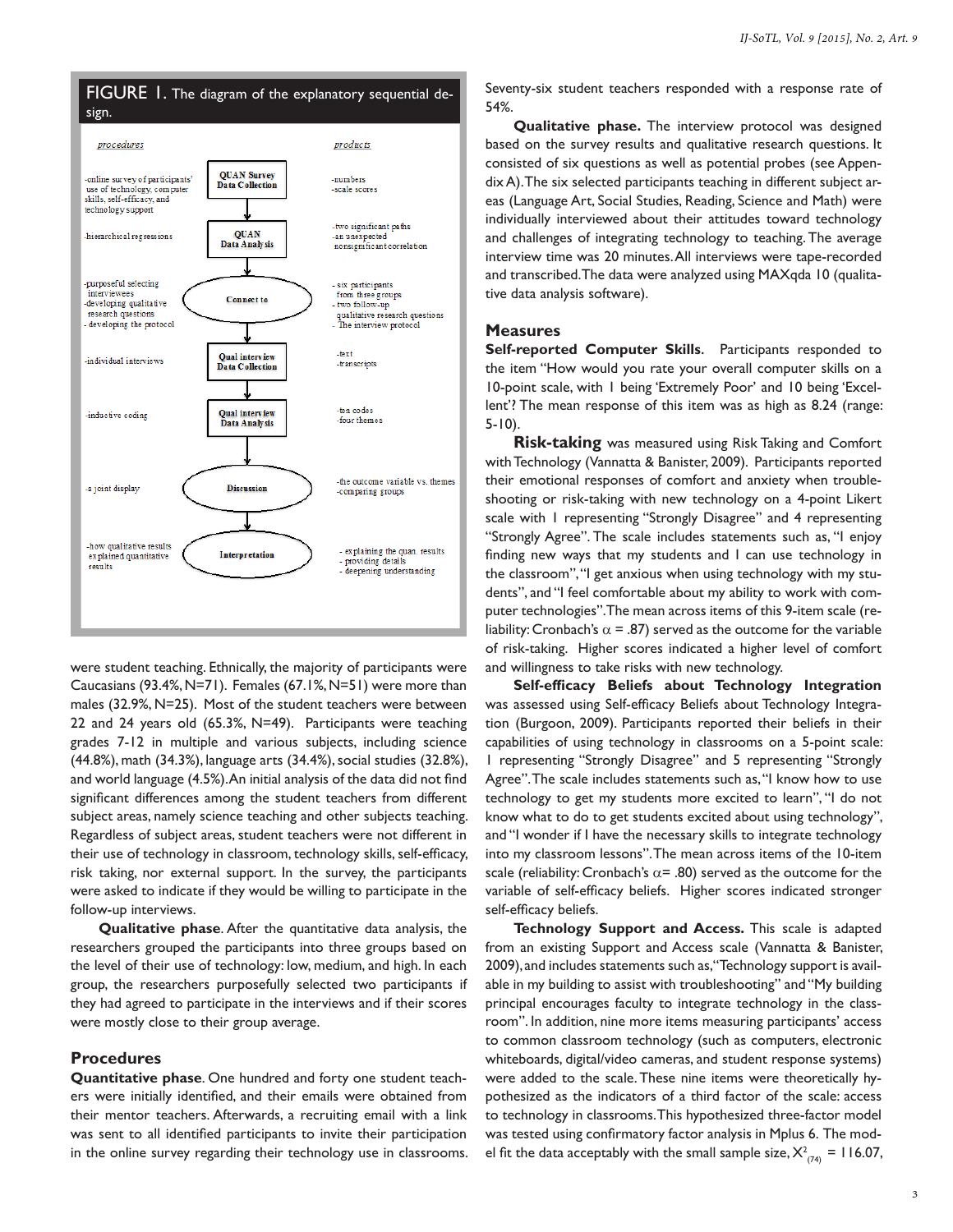$p = .0013$ ; RMSEA = .08; CFI = .89; SRMR = .07. After confirming the three dimensions of this adapted scale, the researchers further tested its reliability, Cronbach's  $\alpha$  = .82. Since this scale was reliable, the mean across items served as the outcome for the variable of technology support and access in this study. Higher scores indicated more technology support and access.

**Use of Technology**. Participants' use of technology was assessed using five selected items (Cronbach's  $\alpha$  = .81) from the one-dimensional scale of Teacher Instruction and Instructional Support (Vannatta & Banister, 2009). Participants indicated the level of frequency they used technology for instructional purposes on a five-point scale (1=Never, 5=Daily). Scale items include "Use technology to present information to students", "Use technology to assess student learning", and "Use technology to adapt an activity to students' individual needs". The mean across items of this scale served as the outcome for the variable of use of technology. Higher scores indicated more use of technology.

#### **Analytic Strategy**

**Quantitative phase**. Data screening indicated that five subjects in the sample had missing scores on almost all variables. Thus, these five cases were deleted from the data. Accordingly, the sample size in the data analysis procedure was 71.

First, Pearson's correlation was run to test the bivariate relationships between the hypothesized predictors and the criterion variable. One of the predictors, risk taking, was found not associated with the criterion: teachers' use of technology. Therefore, this hypothesized predictor was dropped from the following regression analyses.

Second, through two models/steps in SPSS 19, hierarchical multiple regressions were conducted to investigate the impacts of student teachers' self-efficacy beliefs about technology integration

and the external technology support and access on student teacher's use of technology. In addition, teachers' self-reported computer skill was controlled for as a covariate that was not of direct interest in the study. Specifically, the first model investigated the extent to which teachers' self-efficacy beliefs predicted teacher's use of technology, controlling for their computer skills. At step two, the external technology support and access was included in the model to investigate the extent to which this predictor influenced teachers' use of technology, controlling for their computer skills and their self-efficacy beliefs about technology integration.

**Qualitative phase.** All transcripts were inductively coded following the instructions of Miles and Huberman (1994). Ten codes were assigned to the information segments in the six transcripts. These codes were then aggregated into four broader themes. Two validation strategies were used in data analysis. First, the computer software, MAXQDA version 10, was used in the inductive coding procedure. Second, peer debriefing was conducted to confirm the emerged themes. Two researchers reviewed and confirmed the qualitative results.

## **RESULTS**

#### **Descriptive statistics and correlation coefficients**

Means, standard deviations, and Pearson's bivariate correlations among all study variables are reported in Table 1. The mean of teachers' use of technology was 3.35 on a 5-point scale. Participants' average self-efficacy beliefs was 3.85 on a 4-point scale. In contrast, the mean of external support and technology access was only 2.50 on a 4-point scale. As Table 1 indicates, the criterion measure (teacher use of technology) was significantly correlated with computer skills, self-efficacy beliefs, and technology support and access, with r ranging from .26 (weak correlation) to .40 (moderate correlation).

| TABLE 1. Descriptive statistics and correlation coefficients among all study variables. |         |         |          |          |       |  |  |
|-----------------------------------------------------------------------------------------|---------|---------|----------|----------|-------|--|--|
|                                                                                         |         |         |          | 4        |       |  |  |
| 1. Risk-taking and Comfort with Technology                                              | 000.1   |         |          |          |       |  |  |
| 2. Computer skills                                                                      | .140    | 1.000   |          |          |       |  |  |
| 3. Self-efficacy beliefs                                                                | $.267*$ | .072    | 1.000    |          |       |  |  |
| 4. Tech. support and access                                                             | .046    | $-159$  | .106     | 1.000    |       |  |  |
| 5. Teacher use of technology                                                            | .160    | $.257*$ | $.332**$ | $.397**$ | 1.000 |  |  |
| Mean                                                                                    | 2.77    | 8.24    | 3.85     | 2.50     | 3.35  |  |  |
| <b>SD</b>                                                                               | 18.     | 1.08    | .47      | .50      | .89   |  |  |
| Note: N=71; *p<. 05; **p<. 01;                                                          |         |         |          |          |       |  |  |

## TABLE 2. Results of hierarchical multiple regressions for teacher use of technology.

|                          |          | Model I |          |          | Model 2 |           |
|--------------------------|----------|---------|----------|----------|---------|-----------|
| <b>Predictors</b>        | в        | SE      |          | В        | SE      |           |
| Constant                 | 3.35     | .098    |          | 3.35     | .088    |           |
| Computer skills          | $.194*$  | .092    | $.234*$  | $.252**$ | .084    | $.304**$  |
| Self-efficacy beliefs    | $.600**$ | .211    | $.315**$ | .506**   | .192    | $.266**$  |
| Tech. support and access |          |         |          | .737***  | .180    | $.417***$ |

Note: N=71. \*p<. 05; \*\*p<. 01; \*\*\*p<. 001. B: unstandardized regression coefficient; SE: standard error; β: standardized regression coefficient.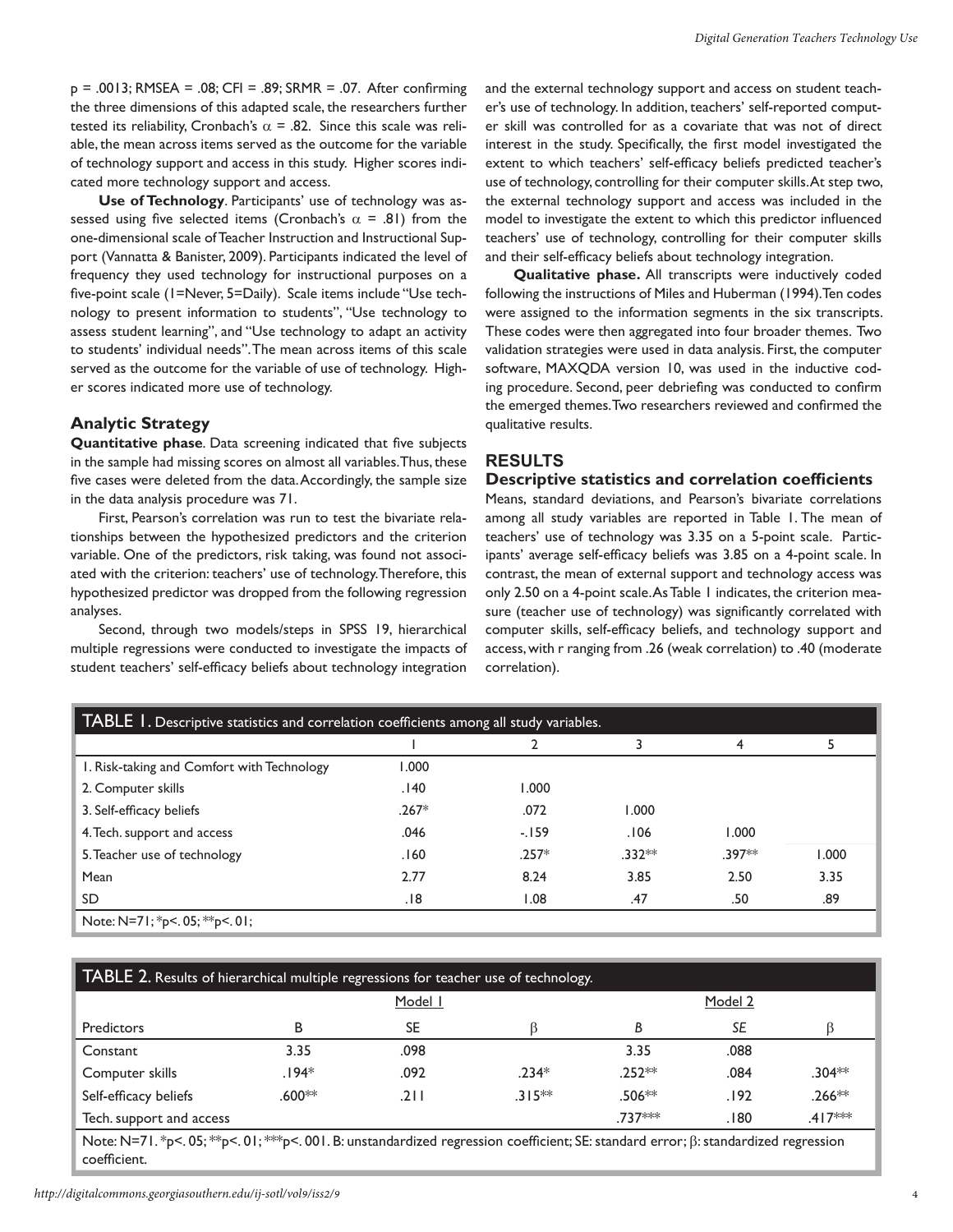Participants' risk taking averaged 2.77 on a 4-point scale. It was not significantly correlated with teachers' use of technology,  $r =$  $.16, p > .05$ , indicating there was no relationship between teachers' risk taking and their use of technology.

#### **Multiple Regression Analysis**

Table 2 shows the predictors entered at each step and the parameter estimates for each predictor in the model created at each step. The first model, with computer skills and self-efficacy beliefs as the predictors of teacher use of technology, fit the data well [F(2, 68)  $= 6.722$ ,  $p < .01$ ]. The effect size was medium according to Cohen (1992)  $[R^2 = .165; f^2 = .20]$ . Controlling for computer skills, teachers' self-efficacy beliefs about technology integration significantly and positively predicted teacher's use of technology  $[t(69) = 2.839]$ , p < .01]. For each additional 1-unit increase in teachers' self-efficacy beliefs, there was a significant .6-unit increase in teachers' use of technology, controlling for their computer skills.

The second model, with technology support and access added to the predictors, fit the data better than the first model  $[F(3, 67)]$  = 11.113, p < .001;  $R^2 = .332$ ;  $\Delta R^2 = .167$ , p < .001]. The effect size was large  $(R^2 = .332; f^2 = .49)$  according to Cohen (1992). Participants' use of technology was 3.35 on a 5-point scale when they have the average level of computer skill at 8.25 (10 pt scale), the average self-efficacy at 3.85 (4 pt scale), and the average external support at 2.50 (4 pt scale). The new predictor, technology support and access, significantly and positively predicted teachers' use of technology  $[t(69) = 4.096, p < .001]$ , controlling for their computer skills and self-efficacy beliefs. Specifically, for each additional 1-unit increase in the external technology support and access, teachers' use of technology significantly increased .737 units, controlling for their computer skills and self-efficacy beliefs.

#### **Qualitative results**

**Demographic information of the six interviewees** (all pseudonyms used). The selected two participants in the low use of technology group were Lacy and Lily. Lacy is a Caucasian female at age of 24. Her use of technology in the classroom was 12 out of 25. Lily is a Caucasian female at age of 30. Her use of technology

| TABLE 3. A joint display of the quantitative and qualitative data of the study. |                                                                                                                                              |                                                                                                                                                 |                                                                                                                                                                                                                                                                                                                                                                                                                                                          |                                                                                                                                                                                                                                                                                                                                                   |  |  |  |
|---------------------------------------------------------------------------------|----------------------------------------------------------------------------------------------------------------------------------------------|-------------------------------------------------------------------------------------------------------------------------------------------------|----------------------------------------------------------------------------------------------------------------------------------------------------------------------------------------------------------------------------------------------------------------------------------------------------------------------------------------------------------------------------------------------------------------------------------------------------------|---------------------------------------------------------------------------------------------------------------------------------------------------------------------------------------------------------------------------------------------------------------------------------------------------------------------------------------------------|--|--|--|
| Use of                                                                          | <b>Themes</b>                                                                                                                                |                                                                                                                                                 |                                                                                                                                                                                                                                                                                                                                                                                                                                                          |                                                                                                                                                                                                                                                                                                                                                   |  |  |  |
| technology                                                                      | Perception                                                                                                                                   | <b>Beliefs</b>                                                                                                                                  | <b>Difficulties</b>                                                                                                                                                                                                                                                                                                                                                                                                                                      | Resources                                                                                                                                                                                                                                                                                                                                         |  |  |  |
| Low<br>(scores [9,14];<br>$n=$ )                                                | "I'm going to have<br>to work hard to<br>understand it, but<br>I mean I would say<br>that I understand."                                     | "If it makes it eas-<br>ier and if it makes<br>sense."<br>"in science, it's a<br>lot more difficult<br>to incorporate<br>the Smartboard         | "and there's no Wi-Fi, so that is a<br>problem with using technology."                                                                                                                                                                                                                                                                                                                                                                                   | "I wish I could use more of it, do<br>away with paper."<br>"just to give us a refresher"                                                                                                                                                                                                                                                          |  |  |  |
| Medium<br>(scores [15,20];<br>$n=$ )                                            | "I have to take ex-<br>tra time and work<br>hard to understand<br>and use some new<br>stuff."                                                | "language arts for<br>me. I do more<br>hands-on things,<br>um, just tangible<br>objects not just<br>technology."                                | "it doesn't always work right<br>when you need it  and they're<br>not working or the laptops aren't<br>staying on for more than two<br>minutes. That makes me not want<br>to use it every day and waste<br>time."<br>"the lack of computers as well,<br>the lack of resources, there are<br>no 'carry carts' of laptops or<br>iPads, or any type of technology,<br>So, it really hinders a lot of<br>technology to be integrated into<br>the classroom." | "I like the idea of having the, like,<br>being able for first year teachers<br>to come back and use some of the<br>technology resources they have<br>here."<br>"I really think now that technology<br>is so important in learning that it<br>would be really helpful to us to<br>practice making lesson plans with<br>technology in all of them." |  |  |  |
| High<br>(scores [21,25];<br>$n=$ )                                              | "part of that is<br>just keeping up with<br>it."<br>"things change, but<br>I think I'll be ok."<br>"I try to use it as<br>much as possible." | "I think being<br>more interactive<br>with the kids and<br>actually getting<br>them up using the<br>technology that<br>would be part<br>of it." | " like the Adobe programs,<br>maybe like PhotoShop. I just don't<br>really know much about those."                                                                                                                                                                                                                                                                                                                                                       | "I think having more classes and<br>have them spread out to where<br>you are having one"<br>"I would just say more hands-on,<br>especially using technology in all<br>the classes."                                                                                                                                                               |  |  |  |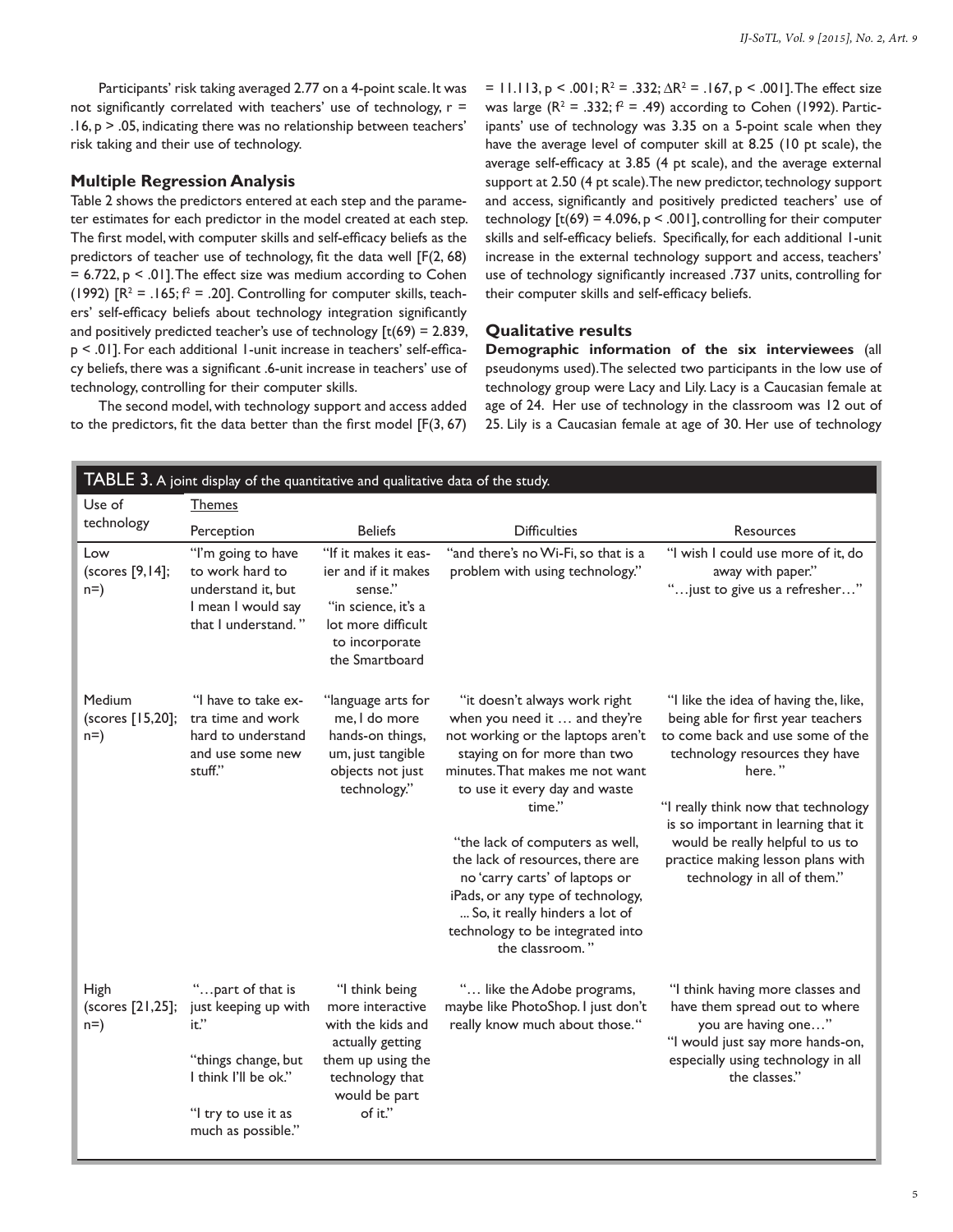was scored at 13. The two selected participants in the medium use of technology groups were Maria and Malenie. Both of them are 24-year-old, Caucasian females. Their use of technology was 18 and 16, respectively. The two participants in the high use of technology group were Hali and Hank. Hali is a Caucasian female, age of 24, with a use of technology score of 25 out of 25. Hank is a Caucasian male, age of 27, with a use of technology of 24.

**Four qualitative themes.** Analyzing the qualitative data, the researchers generalized four themes based on ten codes: 1) perception on the use of technology (useful, updating), 2) beliefs on the use of technology (student, subject), 3) difficulties encountered (support, need to learn diverse tools, access), and 4) resources (school programs, on-going training). The qualitative results demonstrated how participants perceived the features and advantages of technology integration in classrooms and what difficulties they encountered in using technology.

First, all participants seemed comfortable with using technology. They not only commented on their computer skills as above average but they also highly valued their use of technology in classrooms, such as: "the integration of technology could make lessons more interesting and understandable." and, "it could get students more involved in class activities." Moreover, participants all realized "technology is always changing and it is a learning process in integrating ICT (Information and Communication Technology) in class." However, their attitudes toward the evolving nature of technology varied between groups (See the mixing results in Table 3).

A second theme was how participants decided to use or not to use technology in classrooms. The interviewees generally pointed out two concerns: advantages and disadvantages of technology on student learning and the potential usefulness of technology on subject teaching. Interviewees in the three groups identified multiple advantages of technology including visual effects and rich resources. But they were also concerned about the possible distractions that technology would bring to the students. In addition, interviewees' beliefs and willingness of employing technology in different subjects varied between groups (See the mixing results in Table 3).

Third, all participants discussed the difficulties in using technology due to no or low access to certain types of technology, worries in using diverse technologies, and low technology support. They desired more access to technology, including the availability of a wireless connection in the classroom, computers, power outlets, and computer labs. In addition, some teachers had the worries and stress of learning diverse technologies in order to fulfill different teaching requirements. Lastly, teachers particularly felt that the lack of technology support hindered their use of technology. With inadequate technology support, they were dramatically discouraged to incorporate ICT into their classroom instruction.

Last, when teachers talked about their resources and expectations on the external support, they all appreciated the college programs that well prepared them for the technology integration in the classroom. Therefore, they wished they could have the opportunity to receive the on-going training and support from the local college after graduation. Such expectations not only reflected the practical issues of inadequate technology support for teachers, but also revealed these teachers' demands to be more engaged in using technology in the classroom.

All together, in answering the qualitative research question, why risk taking did not significantly influence participants' use of technology in classrooms, the interview results suggested that participants' decision of technology use may have been mediated by their attitude towards updating the changing and diverse technologies and their perceived benefits of using technology on student learning and subject teaching. In other words, even though participants felt comfortable using technology and would like to take the risk, they might have decided not to due to their negative attitudes towards updating technologies and the conservative use of technology in certain subjects.

In answering the qualitative research question, how technology support and access influenced participants' use of technology in classrooms, the results suggested that the availability of technology support in the classroom and the adequate access of technology to both students and teachers could encourage and facilitate teachers' use of technology in teaching. Moreover, on-going training programs could meet teachers' demands of updating with new technologies and play a critical role in participants' decisions on what tools to use and how these tools should be used. As Ertmer and Hruskocy (1999) posit, technology integration would be unattainable if teachers have no access to technology and do not have support.

#### **DISCUSSION AND CONCLUSION**

The results of this study indicate that participants' level of risk taking was not significantly correlated with their use of technology in the classroom. However, participants' use of technology in the classroom was significantly correlated with their self-efficacy, perceived computer skills, and technology access and support. The findings of the study support much of what is already known about teachers' use of technology in the classroom. Specifically, internal barriers to teachers' use of technology, such as self-efficacy and perceived computer skills, and external barriers, including technology access and support, significantly impact teachers' use of technology in the classroom (Ertmer, 1999). However, the results of the present study also contradict previous studies (Albion, 1996; Marcinkiewicz, 1993; Oliver & Shapiro, 1993; Woodrow, 1992) in that the participants' perceived level of risk taking was not related to their use of technology in the classroom.

The analysis of the follow-up interviews suggest that participants at all levels of ICT implementation felt comfortable using technology in general (risk-taking); however, in the high-risk environment of the classroom when a teacher's use of technology may be distractive or ineffective and negatively impact student learning, the participants' self-efficacy was lower among participants who used less technology in the classroom and higher among those whose classroom technology use was high. Thus, as has been shown in a variety of aspects of teacher practices, self-efficacy greatly affects a teacher's decision to implement new instructional strategies (Borchers, Shroyer, & Enochs, 1992; Watters & Ginns, 1997).

In his Social Cognitive Theory, Bandura (1986) identified two aspects of efficacy. Personal self-efficacy is defined as how well one feels s/he can perform a task. Outcome expectancy is defined as an individual's belief about how his/her behavior will lead to a specific outcome. It may be the latter component of efficacy that is associated with whether the participants were high, medium or low users of technology in the classroom. With more at stake in the classroom than in everyday life, the more positively the participants' perceived the outcome of using technology on their stu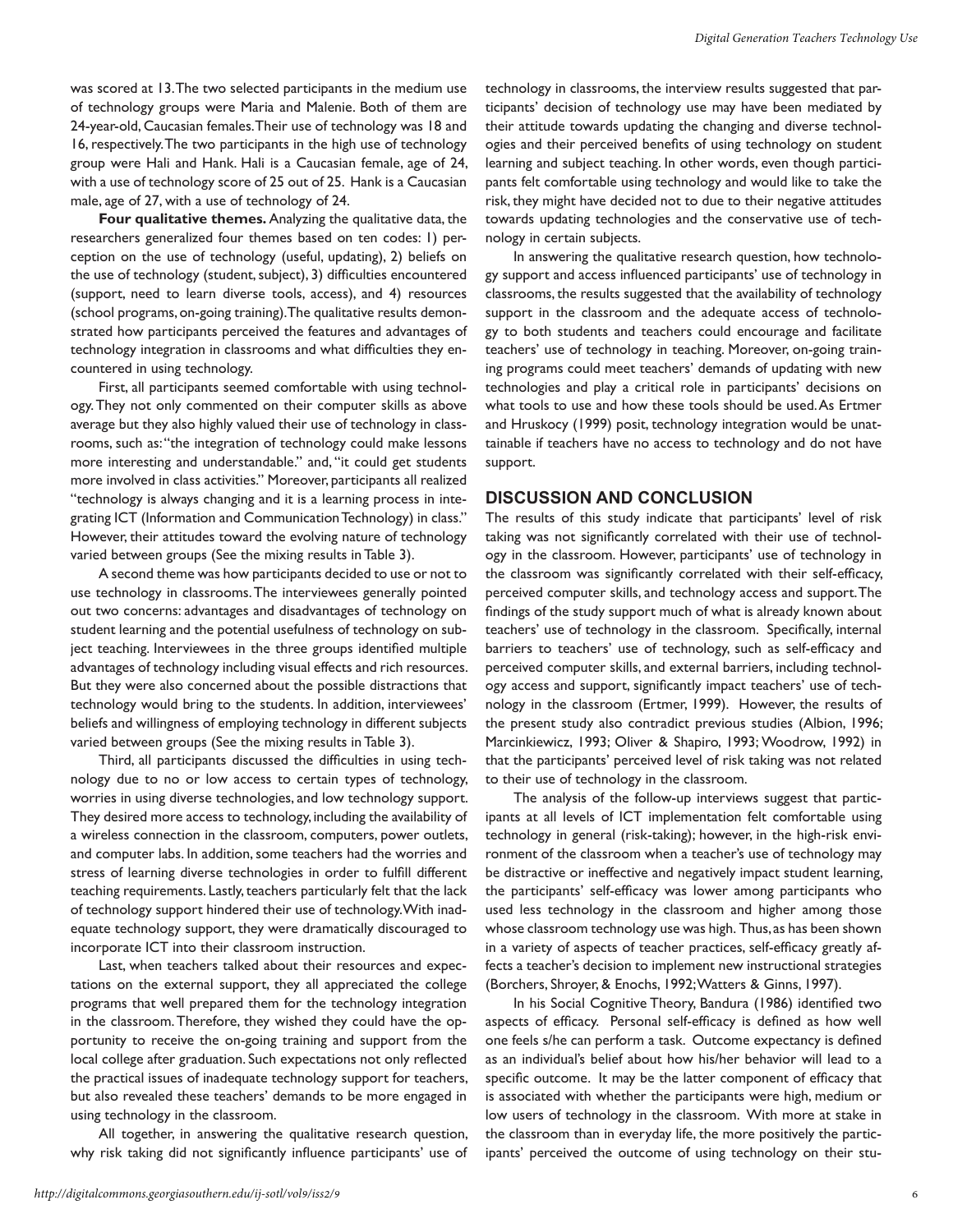dents' learning the more likely it was that they would integrate ICT into their classroom practices.

The interviews further revealed that low and medium users of technology were more troubled by the need to keep current with changes in technology than the high users. Low and medium users also expressed more conservative beliefs about the advantages of technology in the classroom than the high users. Thus, contrary to expectations (Morris, 2012), the digital natives in this study have not necessarily become more comfortable keeping pace with the fast rate of change in technology or hold optimistic views of the value of ITC in boosting student engagement and performance. It may be too early to assume that the digital generation teachers will automatically and enthusiastically adopt technology in instruction. Continuous support and nurturing to encourage new career teachers to explore and integrate effective technology in curriculum may still be needed.

#### **Implications**

Although digital generation student teachers who participated in this study felt positive about their use of technology in everyday life and believed their education prepared them well to use technology, there is a tremendous need to provide them with additional support to scaffold the use of classroom technology in the field and increase their access to classroom technology in order to increase their integration of ICT in the various disciplines. For example, online professional learning communities (PLCs) could be organized to include 4-6 student teachers in the same content field (e.g., social studies, science, English/language arts, and mathematics) and one faculty member from each of the following areas: educational technology, the content area, special education, and the ESL program to serve as professional development resources to suggest and help implement appropriate classroom technology to meet the needs of diverse learners. Universities can also institute a technology-lending program for student teachers with materials to include tablets, applications, digital cameras, portable document cameras, and a variety of hand-held devices, such as science sensors and microscopes. The PLCs can provide targeted support as student teachers begin to implement these technologies in their classroom. Finally, the scaffolding process could be initiated at an earlier time the teacher preparation program. For example, most early field experiences do not require lesson planning and/or whole-class instruction. With the guidance of instructional technology instructors and/or classroom mentor teachers, these preservice teachers may be better able to focus their attention to ICT integration because there is less importance placed on other aspects of teaching.

#### **Limitations**

Although the results of this study add to our understanding of factors related to the use of technology in the classroom, there are a number of limitations that should be noted. First, this study relied on self-reporting by participants using a variety of surveys instruments. Of all potential participants, 54% volunteered to be part of the study. Before they participated in the study, participants may not have been equivalent in certain characteristics such as academic performance level and motivation. However, participants did have very similar experiences with the use of classroom technology in their respective teacher preparation programs and they maintained a G.P.A. of 2.75 or better overall and in their major(s). Another

limitation lies in the population used in this study. Participants were student teachers in grades 7-12. Findings of this study may not be generalized to other populations, such as student teachers at different grade levels or practicing teachers.

#### **Future Studies**

To better understand the factors associated with student teachers' use of classroom technology, several larger scale studies are needed. Larger sample sizes would make it easier to detect important associations and trends that would otherwise be overlooked in smaller studies. Quasi-experimental studies in which scaffolding is provided to the treatment group but not the control would add more validity to the findings. Future studies are also warranted to further investigate the relationship between risk-taking and teachers' use of technology in the classroom. In addition, the treatment can be provided at different phases of the teacher preparation program to determine if there is an optimal time to provide ICT scaffolding.

#### **ACKNOWLEDGEMENTS**

The authors acknowledge the Research Development Council of the College of Education and Human Development at Bowling Green State University for providing funding and support for this research.

#### **REFERENCES**

Albion, R. R. (1996). Student teachers' use of comput-ers during teaching practice

- in primary classrooms. Asia-Pacific *Journal of Teacher Education, 24*, 63-73. Albion, P. R. (1999). Self-Efficacy Beliefs as an Indicator of Teachers' Preparedness for Teaching with Technology. In J. Price et al. (Eds.), *Proceedings of Society for Information Technology & Teacher Education International Conference 1999* (pp. 1602-1608). Chesapeake, VA: AACE.
- Bandura, A. (1986). *Social foundations of thought and action: A social cognitive theory.* Englewood Cliffs, NJ: Prentice Hall.

Bandura, A. (1997). Self-efficacy: *The exer-cise of control.* New York, NY: Freeman.

- Borchers, C. A., Shroyer, M. G., & Enochs, L. G. (1992). A staff development model to encourage the use of microcomputers in science teaching in rural schools. *School Science and Mathematics, 92*(7), 384-391.
- Burgoon, J. N. (2009). Self-efficacy Beliefs about Technology Integration Scale. Unpublished Instrument.
- Carlson, S., & Gadio, C. T. (2002). Teacher professional development in the use of technology. In W. D. Haddad, & A. Draxler (Eds.), Technologies for education: Potentials, parameters and prospects (pp. 118-132). Paris/ Washington, D. C., UNESCO/Academy for Educational Development.
- Carr, N. (2010). Are we teaching digital natives yet and does it matter? In J. Wright (Ed.) *Proceedings of AARE 2010 conference papers collection.* Melbourne, Australia, (pp. 1-14).
- Cohen, J. (1992). A power primer. Psychological Bulletin, 112(1), 155-159. Cuban, L. (2001). *Oversold & underused: computers in the classroom*. Cambridge, MA: Harvard University Press.
- Cuban, L., Kirkpatrick, H., & Peck, C. (2001). High access and low use of technologies in high school classrooms: Explaining an apparent paradox. *American Educational Research Journal. 38*(4), 813-834.
- Curtis, P. (2005). Report reveals teachers' fear of classroom technology. *The Guardian.* Retrieved from http://www.guardian.co.uk/education/2005/sep/13/ schools.news
- Creswell, J. W. & Plano Clark, V. L. (2012). D*esigning and conducting mixed methods research* (2nd ed.). Thousand Oaks, CA: Sage.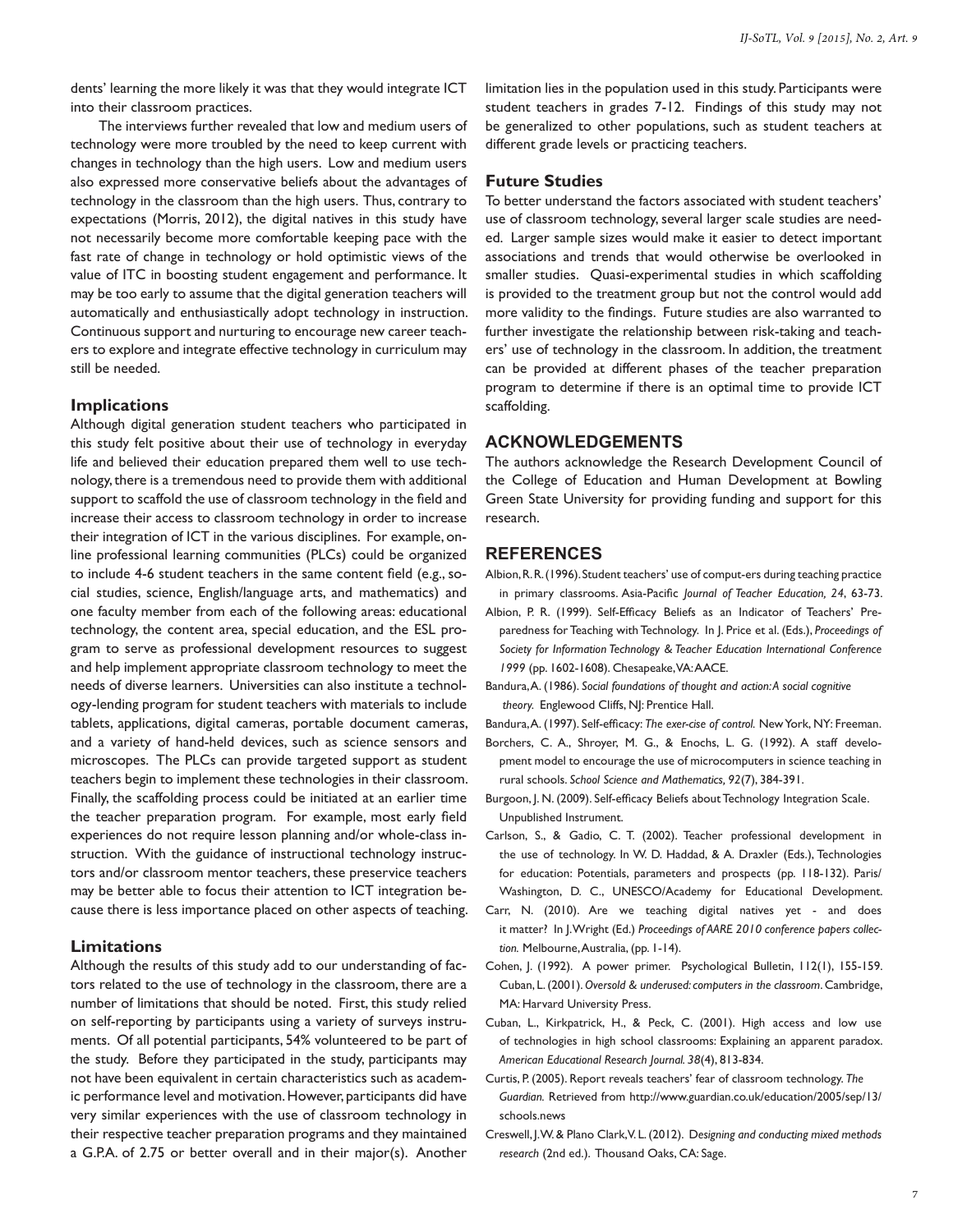- Ertmer, P.A. (1999). Addressing first- and second-order barriers to change: Strategies for Technology integration. *Educational Technology Research and Development, 47*(4), 47-61.
- Ertmer, P. A., & Hruskocy, C. (1999). Impacts of a university-elementary school partnership designed to support technology integration. E*ducational Technology Research and Development, 47*(1), 81-96.
- Eteokleous, N. (2008). Evaluating computer technology integration in a centralized school system. *Computers and Education, 51*(2), 669-686.
- Funkhouser, C. (2002-2003). The effects of computer-augmented geometry instruction on student performance and attitudes. *Journal of Research on Technology in Education, 35*(2), 163-175.
- Gahala, J. (2001). *Critical Issue Promoting Technolo-gy Use in Schools*. Retrieved from http://www.ncrel.org/sdrs/areas/issues/methods/technlgy/te200.htm
- Hastings, T.A. (2009). Factors that predict quality classroom technology use. (Doctoral dissertation). Retrieved from OhioLINK ETD. (bgsu1257194863)
- Lei, J. (2009). Digital natives as preservice teach-ers: What technology preparation is needed. *Journal of Computing in Teacher Education, 25*(3), 87-97.
- Mager, R. F. (1992). *What every manager should know about training: or "I've got a training problem"…and other odd ideas*. Belmont, CA: Lake Publishing.
- Mann, D., Shakeshaft, C., Becker, J., & Kottkamp, R. (1999). West Virginia story: Achievement gains from a statewide comprehensive instructional technology program. Retrieved January 22, 2013 from *www.mff. org/pubs/ME155.pdf*
- Marcinkiewicz, H. R. (1993). Computer and teachers: Factors influencing computer use in the classroom. *Journal of Research on Computing Education, 26*(2), 220-237.
- Martin, E. M. P. (2011). *Digital natives and digital immigrants: Teaching with technology* (Doctoral dissertation, Northeastern University Boston).
- McMahon, M., & Pospisil, R. (2005b). Laptops for a digital lifestyle: Millennial students and wireless mobile technologies. In H. Goss (Ed.), *ASCILITE 2005 balance, fidelity, mobility: Maintaining the momentum? Proceedings of the 22nd annual conference of the Australasian Society for Computers in Learning in Tertiary Education* (Vol. 2, pp. 421-431). Brisbane: ASCILITE
- Means, B. (Ed.). (1994). *Technology and integration reform: The reality behind promise*. San Francisco, CA: Jossey-Bass Publishers
- Miles, M. B. & Huberman, A. M. (1994). *Qualitative data analysis* (2nd ed.). London: Sage.
- Morgan, D. L. (1998). Practical strategies for combining qualitative and quantitative methods: Applications to health research. *Qualitative Health Research, 8*(3), 362-376.
- Morris, N., "*Learning and teaching with emerging technologies: Preservice pedagogy and classroom realities*" (2012). Electronic Theses and Dissertations.
- Oliver, T. A., & Shapiro, E (1993) Self-efficacy and computers. *Journal of Computer Based Instruction, 20*, 81-85.
- Oppenheimer, T. (1997). The computer delusion. *The Atlantic Online*. Retrieved from http://www.theatlantic.com/past/docs/issues/97jul/computer.htm
- Ronnkvist, A. M., Dexter, S. L., & Anderson, R. E. (1998). T*echnology support: Its depth, breadth and impact in America's schools. Teaching, Learning, and Computing* (Vol. 5). National survey report. Retrieved from http:// www.crito.uci.edu/tlc/findings/technology-support/report\_5.pdf
- Osika, E. (2006). The concentric support model: A model for the planning and evaluation of distance learning programs. *Online Journal of Distance Learning Administration, 9*(3). Retrieved from http://www.westga. edu/~distance/ojdla/fall93/osika93.pdf
- Palfrey, J., & Gasser, U. (2008). *Born digital: Understanding the first generation of digital natives.* New York: Basic Books.
- Polly, D., Mims, C., Shepherd, C., & Inan, F. (2010). Evidence of impact: Transforming teacher education with preparing tomorrow's teach-

ers to teach with technology (PT3) grants. *Teaching and Teacher Education, 26*(4), 863-870.

- Prensky, M. (2001). Digital natives, digi-tal immigrants: Part 2. *On the Horizon, 9*  $(6)$ ,  $1-9$ .
- Salpeter, J. (1999). Taking stock: What's the research saying? *Technology and Learning, 18*(9), 24-30.
- Tashakkori, A. & Teddlie, C. (1998). *Mixed methodology: combining qualitative and quantitative approaches*. Thousand Oaks, CA: Sage.

Teddlie,C. & Tashakkori,A. (2009). *Foundations of mixed methods research: Integrating quantitative and qualitative approaches in the social and behavioral sciences.* Thousand Oaks, CA: SAGE Publications, Inc.

- The Richard W. Riley College of Education and Leadership at Walden Uni versity. (2010). *Educators, technology and 21st century skills: Dispelling five myths*. Retrieved December 14, 2012, from http://www.waldenu.edu/Degree-Pro grams/Masters/36427.htm
- Vannatta, R., & Banister, S. (2009). Validating a measure of teacher technology integration. In C. Maddux (Ed.), *Research Highlights in Technology and Teacher Education 2009* (pp. 329-338). Chesapeake, Virginia: SITE
- Wang, Y. (2002). When technology meets beliefs: preservice teachers' perception of the teacher's role in the classroom with computers. *Journal of Research on Technology in Teacher Education, 35,* 150-161.
- Wang, L., Ertmer, A. P., & Newby, J. T. (2004). Increasing preservice teachers' selfefficacy beliefs for technology integration. *Journal of Research on Technology in Education, 36*(3), 231–250.
- Watters, J. J., & Ginns, I. S. (1997). An in-depth study of a teacher engaged in an innovative primary science trial professional development project. *Research in Science Education, 27*(1), 51-69.

Woodrow, J. E. (1992). The influence of programming training on the computer literacy and attitudes of preservice teachers. *Journal of Research on Computing in Education, 25*(2), 200–218.

Zhao, Y., & Bryant, F. (2005). Can teacher technology integration training alone lead to high levels of technology integration? http://ejite.isu.edu/ Volume5/Zhao.pdfA qualitative look at teachers' technology integration after state mandated technology training. *Electronic Journal for the Integration for Technology in Education, 5,* 53-62.

## **APPENDIX A Sample of the interview protocol**

Thank you very much for taking part in this interview. So, I'm just gonna ask a couple of questions about your instruction in classroom technology.

1. Could you tell me a little bit about yourself, about the grades and the subjects that you're teaching?

2. What ICT skills do you confidently carry out ICT integrated activities?

3. What subject areas are you more confident in teaching integrated technology and why?

4. How do you decide whether or not to integrate certain ICT tools in your classroom?

5. What barriers do you perceive to use technology in your classroom?

• Potential probes: what are the specific incentives and practices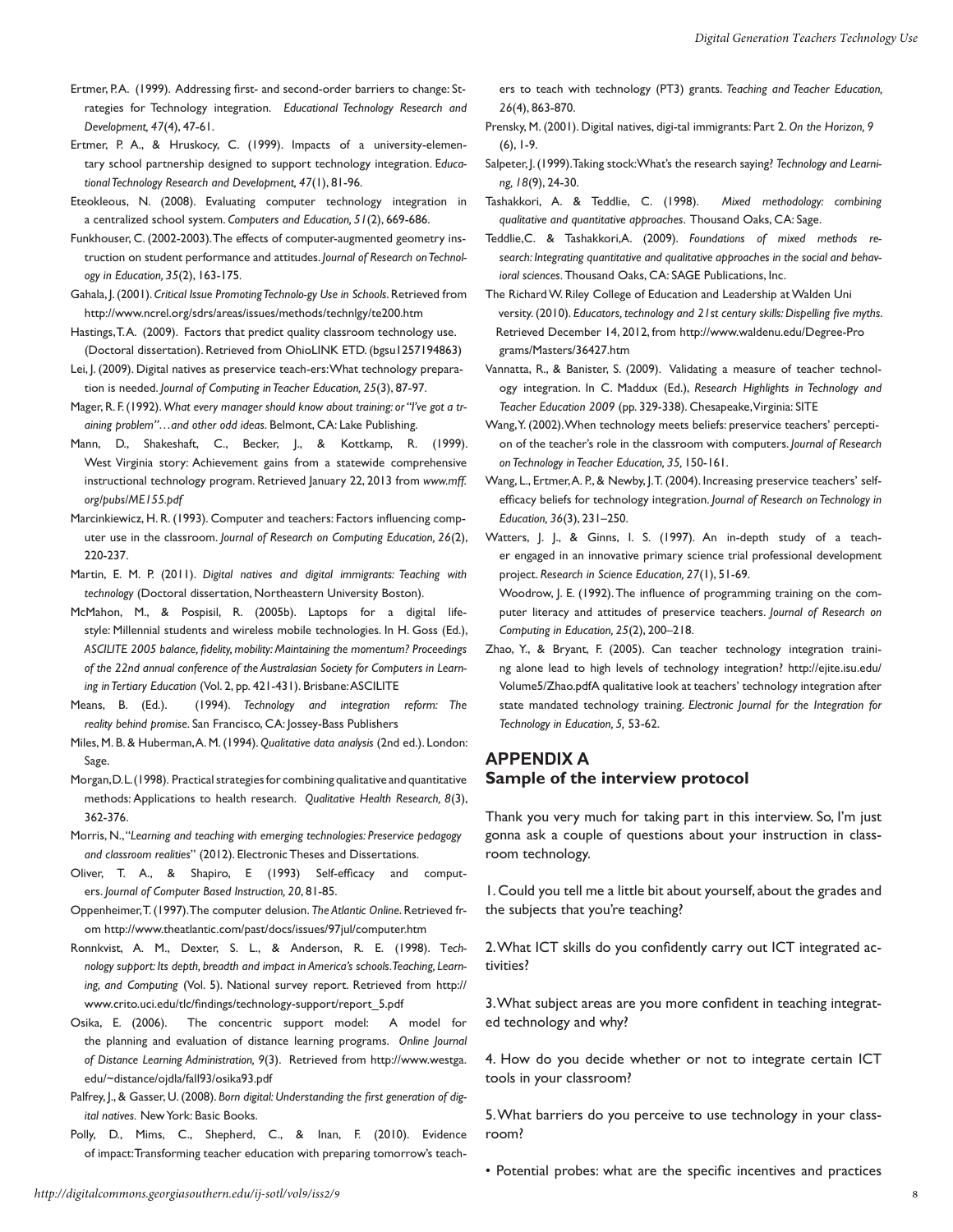your school or district offers to help you?

• How well do you feel you were prepared in teacher preparation programs at BGSU regarding ICT skills and integration skill?

6. And finally, what else can you tell us about yourself and your use of ICT in teaching?

Thank you for your time participating in the interview!